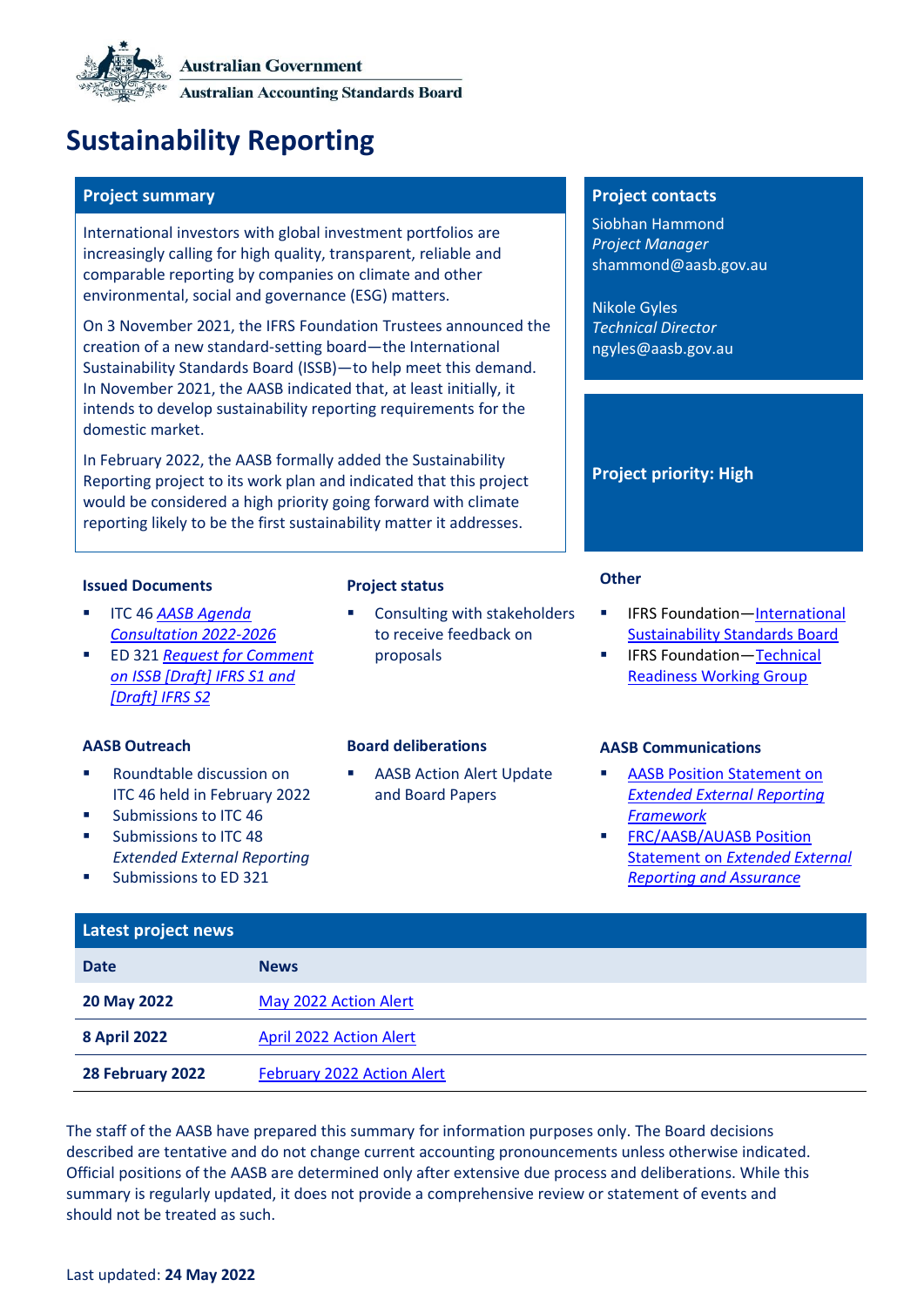| <b>AASB Action Alert Update, Minutes and Board Papers</b> |                                                                                                                                                                                                                                                                                                                                                                                                                                                                |                                                                                                                                                                                                                                                                                                                                                                                                                                                              |  |
|-----------------------------------------------------------|----------------------------------------------------------------------------------------------------------------------------------------------------------------------------------------------------------------------------------------------------------------------------------------------------------------------------------------------------------------------------------------------------------------------------------------------------------------|--------------------------------------------------------------------------------------------------------------------------------------------------------------------------------------------------------------------------------------------------------------------------------------------------------------------------------------------------------------------------------------------------------------------------------------------------------------|--|
| <b>Meeting Date</b>                                       | <b>Update</b>                                                                                                                                                                                                                                                                                                                                                                                                                                                  |                                                                                                                                                                                                                                                                                                                                                                                                                                                              |  |
| <b>May 2022</b>                                           | The Board supported the draft Sustainability Reporting project plan. The principal objective<br>of the project is to help preparers of general purpose financial reports meet the evolving<br>information needs of financial report users by developing a separate set of reporting<br>standards for sustainability-related financial information.                                                                                                             |                                                                                                                                                                                                                                                                                                                                                                                                                                                              |  |
|                                                           | The key themes of feedback from outreach activities on AASB Exposure Draft ED 321<br>Request for Comment on ISSB [Draft] IFRS S1 General Requirements for Disclosure of<br>Sustainability-related Financial Information and [Draft] IFRS S2 Climate-related Disclosures<br>will be discussed at the Board's next meeting.                                                                                                                                      |                                                                                                                                                                                                                                                                                                                                                                                                                                                              |  |
|                                                           | The Board will consider whether to proceed to develop Australian sustainability reporting<br>standards after considering the responses to ED 321 at a future meeting.                                                                                                                                                                                                                                                                                          |                                                                                                                                                                                                                                                                                                                                                                                                                                                              |  |
|                                                           | 6.1                                                                                                                                                                                                                                                                                                                                                                                                                                                            | <b>Cover memo: Sustainability Reporting</b>                                                                                                                                                                                                                                                                                                                                                                                                                  |  |
|                                                           | 6.2                                                                                                                                                                                                                                                                                                                                                                                                                                                            | [Draft] Sustainability Reporting project plan                                                                                                                                                                                                                                                                                                                                                                                                                |  |
|                                                           | 6.3                                                                                                                                                                                                                                                                                                                                                                                                                                                            | Update on selected international and jurisdictional perspectives                                                                                                                                                                                                                                                                                                                                                                                             |  |
|                                                           | 6.4                                                                                                                                                                                                                                                                                                                                                                                                                                                            | Research Update: Climate Scenario Disclosure [Board only]                                                                                                                                                                                                                                                                                                                                                                                                    |  |
| <b>April 2022</b>                                         | The Board discussed the objective of a project on sustainability reporting. It made a<br>preliminary decision to focus on the development of reporting requirements for<br>sustainability-related financial information, which is consistent with the proposed work of<br>the International Sustainability Standards Board (ISSB) of the IFRS Foundation.                                                                                                      |                                                                                                                                                                                                                                                                                                                                                                                                                                                              |  |
|                                                           | In order to inform any possible future development of a separate suite of Australian<br>sustainability reporting standards by the Board, it decided to publish an Exposure Draft to<br>consult on the ISSB's Exposure Drafts on [Draft] IFRS S1 General Requirements for Disclosure<br>of Sustainability-related Financial Disclosures and [Draft] IFRS S2 Climate-related Disclosures.<br>The Board decided to publish these Exposure Drafts in Australia to: |                                                                                                                                                                                                                                                                                                                                                                                                                                                              |  |
|                                                           | and                                                                                                                                                                                                                                                                                                                                                                                                                                                            | (a) gather feedback to assist the Board to provide input into the ongoing work of the ISSB;                                                                                                                                                                                                                                                                                                                                                                  |  |
|                                                           | (b) inform the Board as to the appropriateness of and support for its proposed approach to<br>sustainability-related financial reporting in Australia.<br>A draft project plan will be considered at its next meeting.                                                                                                                                                                                                                                         |                                                                                                                                                                                                                                                                                                                                                                                                                                                              |  |
|                                                           |                                                                                                                                                                                                                                                                                                                                                                                                                                                                |                                                                                                                                                                                                                                                                                                                                                                                                                                                              |  |
|                                                           | 3.1                                                                                                                                                                                                                                                                                                                                                                                                                                                            | <b>Cover memo: Sustainability Reporting</b>                                                                                                                                                                                                                                                                                                                                                                                                                  |  |
|                                                           | 3.2                                                                                                                                                                                                                                                                                                                                                                                                                                                            | Staff Paper: Proposed project scope                                                                                                                                                                                                                                                                                                                                                                                                                          |  |
|                                                           | 3.3                                                                                                                                                                                                                                                                                                                                                                                                                                                            | ISSB Exposure Draft on [Draft] IFRS S2 [Board only]                                                                                                                                                                                                                                                                                                                                                                                                          |  |
|                                                           | 3.4                                                                                                                                                                                                                                                                                                                                                                                                                                                            | Staff paper: General Requirements for Disclosure of Sustainability-related Financial<br><b>Information Prototype</b>                                                                                                                                                                                                                                                                                                                                         |  |
|                                                           | 3.5                                                                                                                                                                                                                                                                                                                                                                                                                                                            | [Draft] Australian wrap-around for exposure draft on ISSB Exposure Drafts on [Draft]<br>IFRS S1 and [Draft] IFRS S2 [Board only]                                                                                                                                                                                                                                                                                                                             |  |
| <b>February 2022</b>                                      |                                                                                                                                                                                                                                                                                                                                                                                                                                                                | The Board considered feedback on ITC 46 AASB Agenda Consultation 2022-2026 regarding<br>its proposed Sustainability Reporting project. The Board noted significant support for the<br>Board to undertake a project on this topic and decided to add a project to its work program.<br>The Board noted that the positioning of sustainability reporting requirements in the<br>Australian reporting environment and clearly defining the scope of the work on |  |